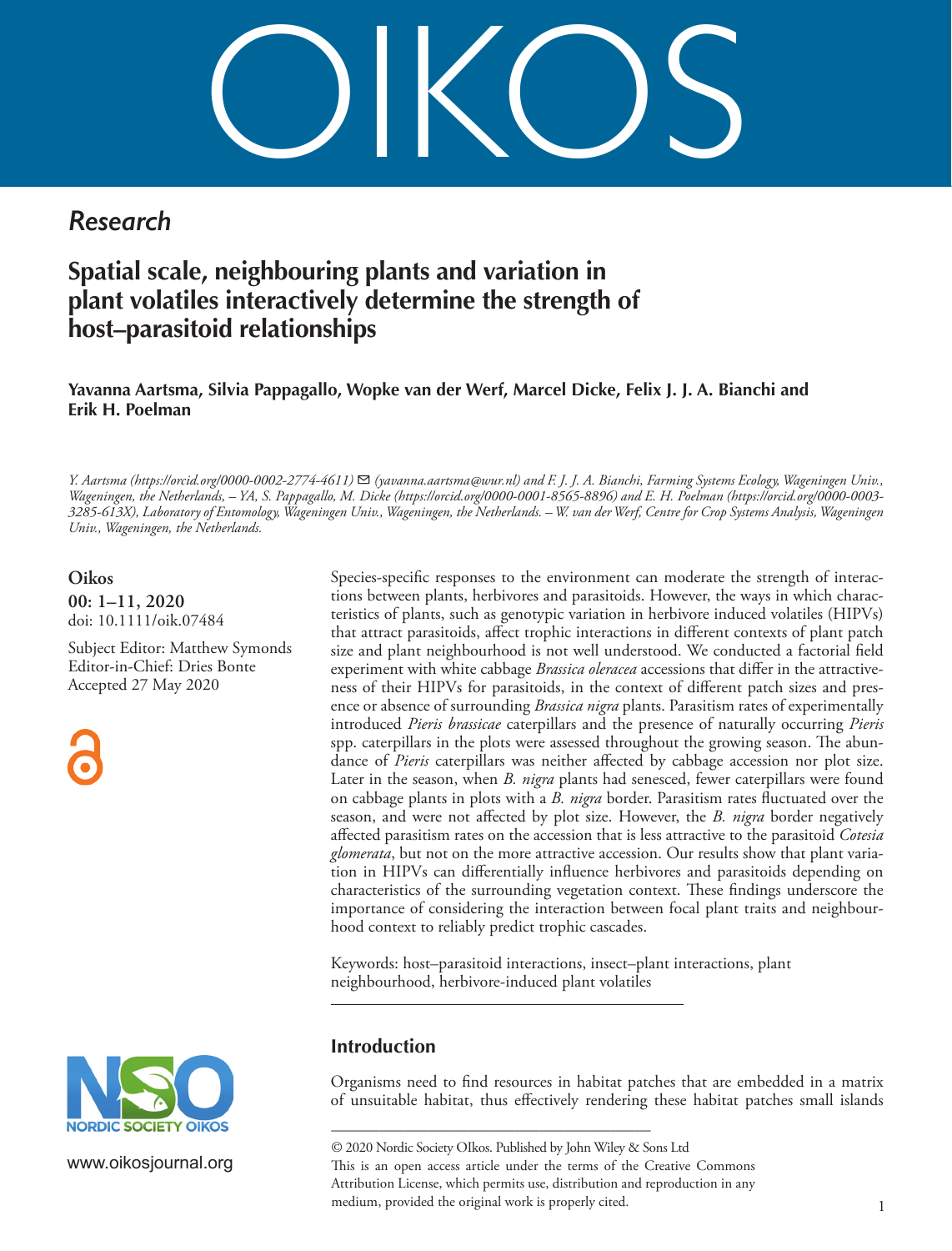(MacArthur and Pianka 1966). In tritrophic interactions between plants, herbivores and predators, foraging behaviour of herbivores and predators may be differentially affected by characteristics of these patches, such as food-plant identity, vegetation composition and patch size. In a metapopulation composed of patches of varying quality, apparency or vegetation composition, some patches may provide a refuge for herbivores, while others may be heavily exploited by their natural enemies (Van Nouhuys and Hanski 2002, van Nouhuys 2005, Kostenko et al. 2015). Thus, variation in vegetation context may determine local strength and stability of tritrophic interactions (Abdala-Roberts et al. 2019).

Plant–host-parasitoid systems are ubiquitous and the context-dependency of the associated tritrophic interactions is relatively well studied (Cronin and Reeve 2005, Kostenko et al. 2015, Forbes et al. 2018). Host–parasitoid dynamics are expected to be tightly linked because parasitoids are strongly dependent on the abundance of their hosts at the patch scale (Hagen et al. 2012). When the host is a herbivore, tritrophic interactions can be influenced by traits of the herbivore's food plant (Kos et al. 2011). For example, plant variation in chemical resistance can affect immune responses of herbivores to their parasitoids (Bukovinszky et al. 2009, Smilanich et al. 2009) and plant variation in the emission and chemical composition of herbivore-induced plant volatiles (HIPVs) that are used by parasitoids to locate their host can affect local parasitoid abundance (Vet and Dicke 1992, Beyaert and Hilker 2014, Turlings and Erb 2018). Because parasitoids and herbivores may respond to different cues (Steck and Snell-Rood 2018, Aartsma et al. 2019b), variation in plant traits may affect herbivores and parasitoids differentially and cause spatial variation in the strength of trophic interactions.

The attraction of parasitoids by HIPVs and the finding of food plants by herbivores can be affected by the local vegetation context. For example, the level of herbivory on a focal plant can be influenced by characteristics of neighbouring plants (Kim and Underwood 2015, Wäschke et al. 2014, Moreira et al. 2016), a phenomenon called associational resistance or susceptibility (Barbosa et al. 2009). At the same time parasitoid abundance may be affected by plant community composition (Gols et al. 2005, Bukovinszky et al. 2007, Bezemer et al. 2010, Kruidhof et al. 2015, Kostenko et al. 2015). For both herbivores and parasitoids, nearby plants may impose a physical barrier for foraging, or can limit the spread of HIPVs which are used as cues to find the food plant or host caterpillar (Kostenko et al. 2015, Aartsma et al. 2017). However, surrounding vegetation may also facilitate food location or enhance local abundance of herbivores and parasitoids, for example by increasing contrast between background and food-plant patch (Soler et al. 2007) or by providing additional resources to the insect, such as nectar (Winkler et al. 2009, Rezende et al. 2014). Moreover, food plant patch size may moderate the abundance of insects in the patch (Hambäck and Englund 2005). Large monoculture patches may hamper the ability of small parasitoids with a low dispersal capacity to reach the centre of the patches while

at the same time keeping access to floral resources in field borders (Tscharntke et al. 2005). Furthermore, patch size may interact with the presence of neighbouring vegetation to govern species responses because the ratio between plants inside the patch and those surrounding the patch depends on patch size. This may, for example, affect how variation in HIPVs emitted by plant accessions influences the recruitment of parasitoids in patches. Accessions that have a weak innate potential to attract parasitoids upon herbivory may still be able to recruit a meaningful number of parasitoids when these plants are located in a relatively large patch by HIPV dose dependent effects, but not in in small patches. This suggests that interactions between spatial scale, neighbourhood and emission of host plant volatiles can influence the strength and stability of parasitoid–host interactions, but this is still poorly understood.

In this study we investigated the outcome of parasitoid– host interactions for the tritrophic relationship of *Brassica oleracea, Pieris* caterpillars and its parasitoid *Cotesia glomerata* (Fig. 1) in spatially heterogeneous environments. We specifically tested how plant variation in the emission of HIPVs that attract parasitoids affects the strength of trophic interactions in the context of variation in plant neighbourhood and patch size. We made use of previous work on cabbage accessions that differed in attractiveness to *C. glomerata*. HIPVs of the cabbage accession 'Christmas drumhead' induced by *Pieris* caterpillars have been characterised in composition and found to attract more parasitoids than HIPVs of the cultivar 'Badger shipper' in both controlled wind tunnel and open field experiments (Poelman et al. 2009a). In the field, parasitoids were attracted to 'Christmas drumhead' plants over a longer distance than for 'Badger shipper' plants (Aartsma et al. 2019a). We therefore explored the variation in attractiveness to parasitoids, even though in addition to volatile emission the accessions differ in other traits that may contribute to strength of tri-trophic interactions. We expected that larger patch size would enhance abundance of parasitoids (Bezemer et al. 2010), but have lower density of *Pieris* caterpillars since its butterflies are known to prefer smaller plant



Figure 1. *Cotesia glomerata* parasitizing *Pieris brassicae* caterpillars. Photo by Yavanna Aartsma.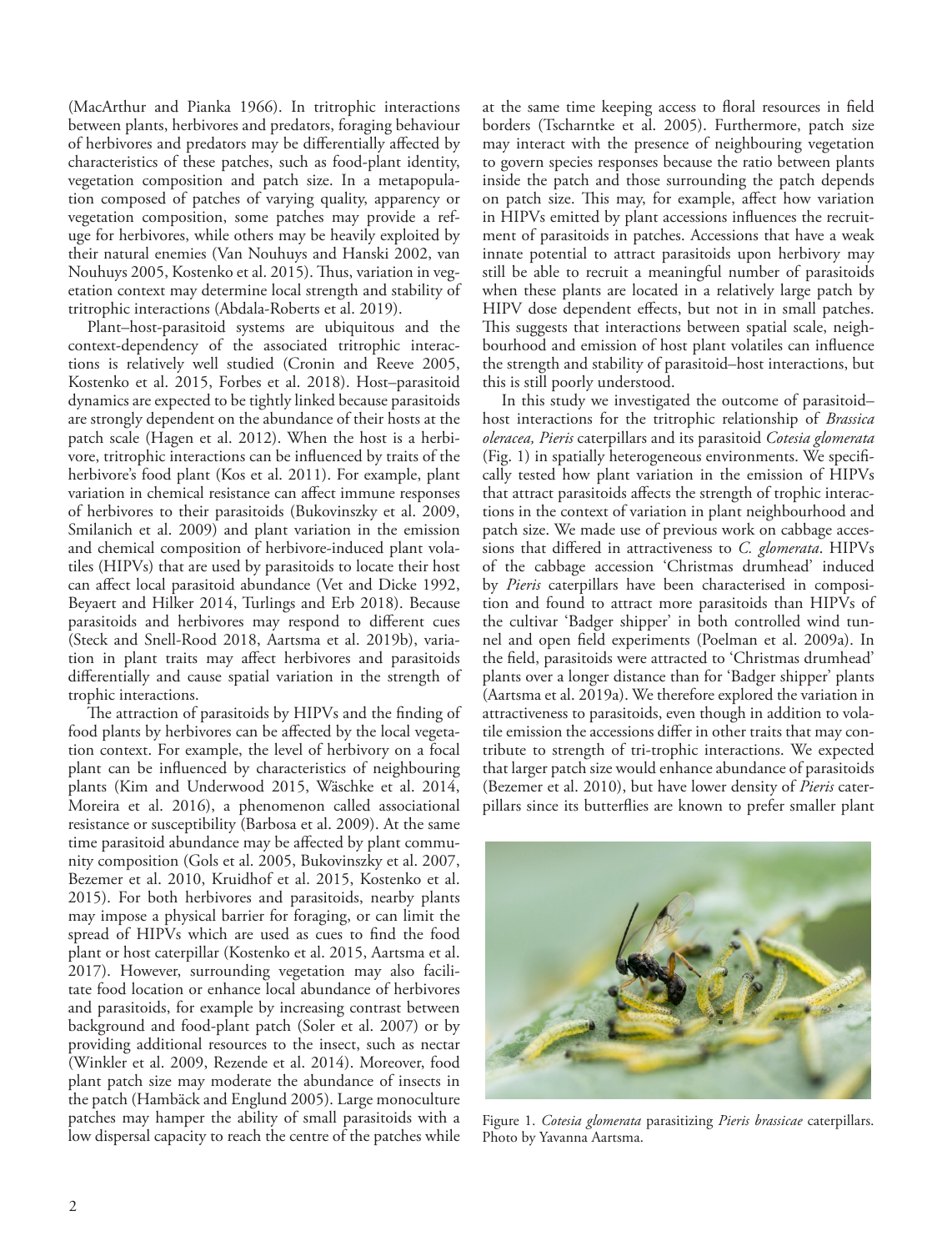patches for oviposition (Bukovinszky et al. 2005). Presence of the wild congeneric food plant for *Pieris*, *Brassica nigra*, in the neighbourhood of the cabbage plants was expected to increase herbivore abundance as well as parasitism rates since both *Pieris* and *Cotesia* make use of the nectar in its flowers as adult food source. We present how the herbivore host and its parasitoid responded to variation in food plant accession, plant neighbourhood and patch size and discuss how these factors interact in determining the strength of tritrophic interactions. Our study advances the field of tri-trophic interactions by revealing how intricate interactions between focal plant traits and neighbourhood context affect tri-trophic interactions.

### **Materials and methods**

#### **Plants and insects**

Seeds of white cabbage *Brassica oleracea* var. *alba* accessions 'Badger shipper' and 'Christmas drumhead' were obtained from the Centre for Genetic Resources (CGN-Wageningen, the Netherlands). For the border surrounding some of the plots, *Brassica nigra* was used. *Brassica nigra* seeds originated from a field population near Wageningen, the Netherlands, and were multiplied by open pollination for two generations. *Brassica nigra* is a wild host plant for *Pieris* caterpillars and its nectar is available to both *Pieris* butterflies and its parasitoids. All plants were grown in peat soil in a greenhouse at Unifarm, Wageningen (L16:D8, 18–26°C and 40–70% RH) and were transplanted to the field in May 2015 (calendar week 22) as 4 week old seedlings.

*Pieris brassicae* caterpillars were reared on Brussels sprouts plants in a greenhouse compartment (20–22°C and 50–70% RH) and first (L1) and second (L2) instar caterpillars were used in the experiment.

#### **Experimental design**

Field plots were established according to a  $2 \times 2 \times 2$  factorial design in May 2015. Plot size was small or large  $(3 \times$ 3 or  $9 \times 9$  cabbage plants, respectively), with or without a border of *B. nigra* plants, and plots contained either the less attractive accession 'Badger shipper' or the more attractive 'Christmas drumhead'. Thus, there were eight treatments, which were each replicated seven times (Fig. 2). Plants within a plot were spaced 70 cm apart, and there was at least 6 m between the plots. Two rows of white cabbage plants (variety Lennox) were planted around the full field experiment  $(92 \times 96 \text{ m})$  to minimize border effects. In the days after transplanting the seedlings, the seedlings suffered from extensive damage by wood pigeons. Pigeon damage was not treatment dependent since virtually all plants were damaged. Over the next few weeks, all plots fully recovered except for one small 'Christmas drumhead' plot with border. This treatment thus had only six replicates.

#### **Field observations**

The abundance of caterpillars of *Pieris brassicae* and *Pieris rapae* that colonized the plots were recorded in mid-season



Figure 2. (A) Experimental set-up of the experiment. Large and small squares indicate plots of  $9 \times 9$  and  $3 \times 3$  cabbage plants, respectively. Christmas drumhead plots are indicated with "+" and plots without marker contained variety Badger shipper. Plots with *Brassica nigra* border are indicated with a yellow border, which was planted at the same time as the cabbage plants. Grass was sown between the plots and the field was surrounded by a border of white cabbage of the accession 'Lennox'. (B) Example of a large and small plot with border. Cabbage plants and *B. nigra* plants are indicated by green and yellow circles, respectively. Plants used for herbivore monitoring are indicated with a black outline. The plant used for experimental inoculation with *Pieris brassicae* caterpillars to assess parasitism rates is indicated as a filled black circle.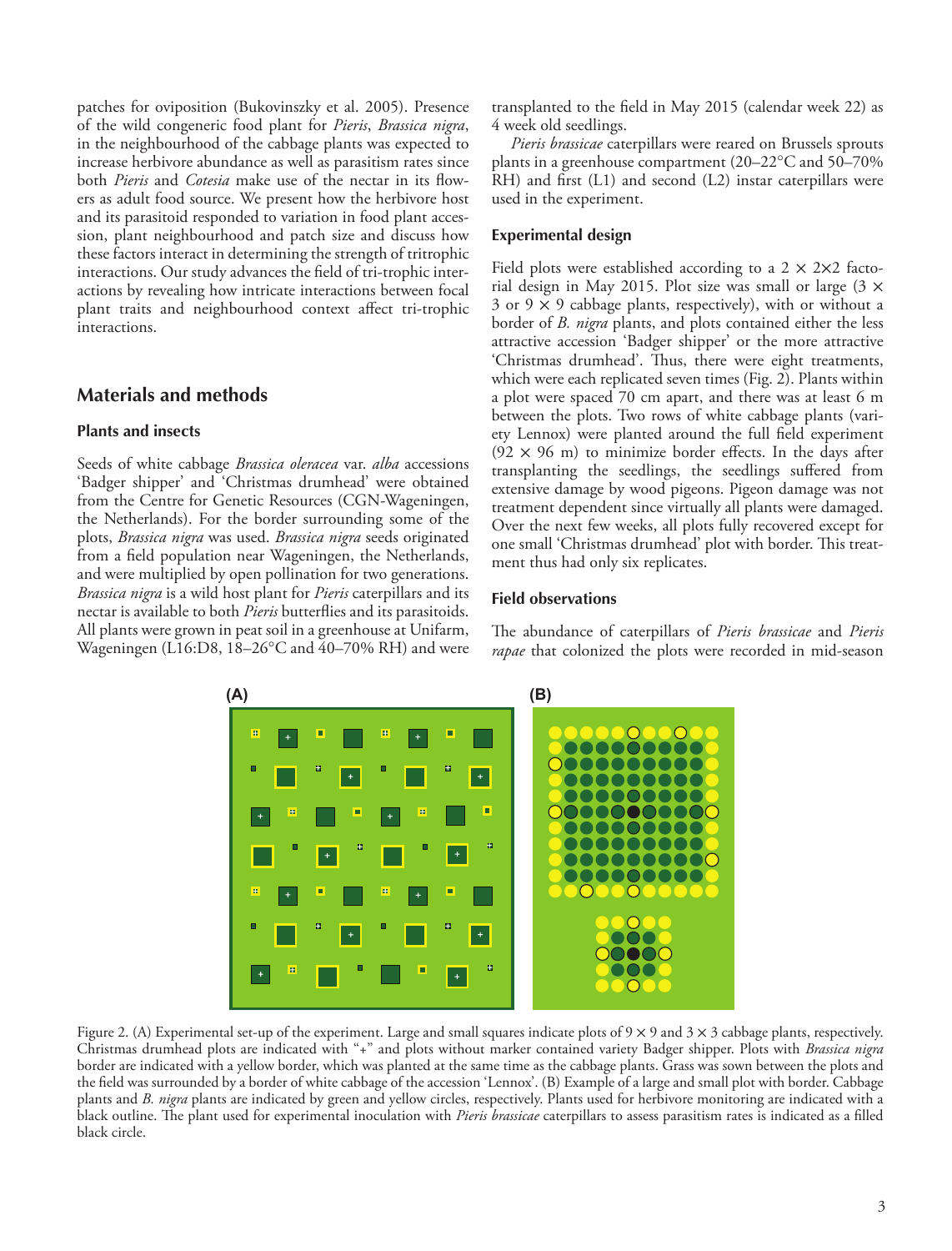(calendar weeks 29 and 30) and late season (weeks 32 and 33). *Cotesia glomerata* is a common parasitoid of *P. rapae* and *P. brassicae* in agricultural fields of the Netherlands and its responses to HIPVs induced by both caterpillars species on 'Badger shipper' and 'Christmas drumhead' are very similar (Poelman et al. 2009a). In plots with  $3 \times 3$  cabbage plants, four *Brassica oleracea* were monitored, and in plots with  $9 \times 9$  cabbage plants, eight cabbage plants were monitored (Fig. 2B). The central plant of the plot, which was used for assessing parasitism rates, was not used to monitor herbivore abundance. In plots with a border, four and eight *Brassica nigra* plants from the border were also monitored in small and large plots, respectively (Fig. 2B).

Parasitism was assessed on a weekly basis by placing 10 first instar (L1) *P. brassicae* caterpillars on the centre plant of each plot. Our previous work shows that using either *P. brassicae* or *P. rapae* to assess *C. glomerata* parasitism rates yield very similar results (Poelman et al. 2009a). After four days, the caterpillars were recollected and dissected under a stereomicroscope to assess the number of *C. glomerata* eggs in each caterpillar (Poelman et al. 2009a). This procedure was repeated during eight weeks from June until August 2015 (calendar weeks 24 to 32, with the exception of week 27). The experiment was terminated in week 33 because the cabbage plants were either senescent or the leaves were too tough for the 1st instar caterpillars to ingest.

#### **Statistical analysis**

#### *Herbivores*

To investigate whether the abundance of naturally occurring *P. rapae* caterpillars differed between plots with different accessions, sizes and border and at different sampling times, we used a generalized linear model with negative binomial error distribution and log link. The sum of the number of *P. rapae* caterpillars on monitored plants per plot was used as response variable. To account for the different number of plants inspected per treatment we used the number of monitored plants per plot (log-transformed) as an offset variable. Accession, border, plot size, and their two- and three-way interactions were included as explanatory variables. We used a model selection procedure using the 'dredge' function within the MuMIn package in R, which calculates all models with all fixed factor combinations and sorts them based on the Akaike information criterion corrected for small sample sizes (AICc) (Barton 2016).

Because in the late-season monitoring period *B. nigra* plants in the borders were senescing and only a single *P. rapae* caterpillar was found in the borders, we analysed mid and late season data separately. For late-season, only the count data for *P. rapae* on cabbage was analysed. For mid-season, *Pieris rapae* abundance was analysed in more detail by considering three different response variables in separate models: 1) *P. rapae* on cabbage plants only, 2) *P. rapae* on *B. nigra* border plants only, and 3) *P. rapae* on cabbage and *B. nigra* border plants combined. For all three response variables we used the same model as described above with adjusted number of monitored plants as offset variable.

#### *Parasitism rate*

Parasitism rates were calculated as the percentage of caterpillars parasitized out of the *P. brassicae* caterpillars recovered from a plot. Generalized linear mixed models with binomial error distribution were used to investigate whether parasitism rates (response variable) were affected by accession, plot size, border presence, time of the year (fixed factors) and their two-way interactions. We included an observation level random effect to account for overdispersion in the data. We used the same model selection procedure as described above for the herbivores. The interaction between factors was analysed in more detail with a Tukey post hoc test.

#### *Superparasitism*

*Cotesia glomerata* females rarely deposit more than 35 eggs per caterpillar in a single event of parasitism (Poelman et al. 2013). Therefore, we scored caterpillars with more than 35 eggs as being superparasitized (i.e. parasitized on two or more occasions). To investigate whether superparasitism rates were affected by accession, plot size, border presence and time of the year, we used a generalized linear mixed model with a binary response variable 'superparasitism' (i.e presence or absence). Accession, plot size, border presence and week were included as fixed factors, and two-way interactions were included as well. Plant ID was used as a random effect in the superparasitism analysis to account for caterpillars co-occurring on the same plant at the same time. We used the 'dredge' procedure to identify the most parsimonious models. Data were analysed in R (<www.r-project.og>) using the packages lme4 (Bates et al. 2015), MuMIn (Barton 2016), MASS (Venables and Ripley 2002) and multcomp (Hothorn et al. 2008).

# **Results**

#### **Herbivores**

Naturally occurring *Pieris brassicae* caterpillars were encountered on only 4 and 13 plants out of the 496 plants monitored during mid- and late season, respectively, and their abundance was low  $(0.0068 \pm 0.0039)$  and  $0.28 \pm 0.21$  caterpillars plant<sup>-1</sup> plot<sup>-1</sup>, respectively). These numbers were too low for meaningful statistical analysis. The average abundance of *P. rapae* was 0.29 ± 0.044 and 0.38 ± 0.054 caterpillars plant<sup>-1</sup> plot<sup>-1</sup> (mean  $\pm$  SE) for cabbage (Christmas drumhead and Badger shipper) and *B. nigra* plants combined in mid- and late season, respectively. In the mid-season, *P. rapae* caterpillars were present on cabbage plants within the plots and on the *B. nigra* border plants. *Pieris rapae* abundance on cabbage, *B. nigra* or combined was not significantly related to plot size, presence of a border or cabbage variety ( $p > 0.05$ ; Table 1, Fig. 3A–C). In the late season, *P. rapae* abundance on cabbage plants was lower in plots with *B. nigra* border than plots without border ( $p < 0.01$ ), but was not significantly different between large and small plots or between accessions Badger shipper and Christmas drumhead (p > 0.05; Table 1, Fig. 3D).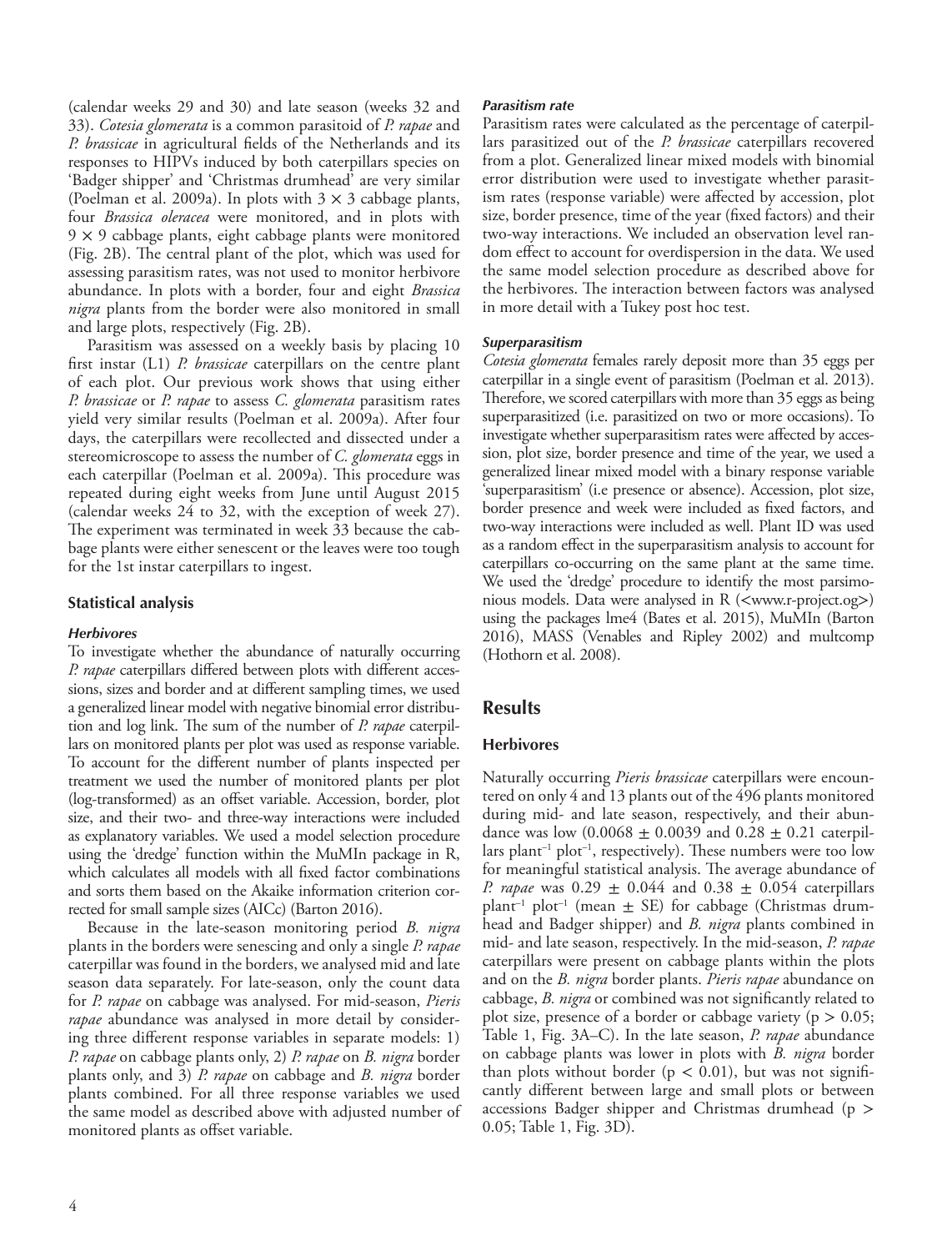Table 1. Determinants of *Pieris rapae* abundance on *Brassica oleracea* and/or *Brassica nigra* plants in plots with different sizes (3 × 3 plants or 9 × 9 plants), with or without a *B. nigra* border, and with the attractive *B. oleracea* accession (Christmas drumhead) or less attractive accession (Badger shipper) in a generalized linear model with negative binomial error distribution and log link.

|                        |                     | Mid-season                                        |                                                       |                                                                      | Late-season                                    |
|------------------------|---------------------|---------------------------------------------------|-------------------------------------------------------|----------------------------------------------------------------------|------------------------------------------------|
| Factor                 | Level               | Pieris rapae<br>abundance<br>on Brassica oleracea | Pieris rapae<br>abundance<br>on <i>Brassica nigra</i> | Pieris rapae abundance<br>on Brassica oleracea and<br>Brassica nigra | Pieris rapae abundance<br>on Brassica oleracea |
| Size                   | $9 \times 9$ plants |                                                   |                                                       |                                                                      |                                                |
|                        | $3 \times 3$ plants | $-0.105(0.284)$                                   | 0.575(0.687)                                          | 0.053(0.289)                                                         | $-0.368(0.256)$                                |
| <b>Border</b>          | No border           |                                                   | N/A                                                   |                                                                      |                                                |
|                        | Border              | $-0.328(0.278)$                                   |                                                       | $-0.458(0.286)$                                                      | $-0.783$ <sup>*</sup> * (0.249)                |
| Accession              | Badger shipper      |                                                   |                                                       |                                                                      |                                                |
|                        | Christmas drumhead  | 0.087(0.276)                                      | $-0.351(0.689)$                                       | 0.031(0.286)                                                         | 0.446(0.243)                                   |
| Intercept              |                     | $-1.036$ <sup>**</sup> (0.260)                    | $-1.763$ <sup>**</sup> (0.575)                        | $-1.069$ <sup>**</sup> (0.282)                                       | $-0.739^{**}(0.224)$                           |
| No. of plots monitored |                     | 55                                                | 27                                                    | 55                                                                   | 55                                             |

The factor 'border' was not included for *P. rapae* abundance on *B. nigra* as this plant species was only present in plots including a border. In the late season, *P. rapae* was not present on *B. nigra* border plants and therefore only *P. rapae* abundance on the cabbage (*B. oleracea*) plants was analysed. Estimates with standard error (between brackets) and statistical significance (bold and with asterisks) are reported. Only main effects are shown, as interactions were not significant. Reference treatments are '9 × 9 plants', 'no border' and 'Badger shipper'. \*p < 0.05;<br>\*\*p < 0.01.



Figure 3. *Pieris rapae* abundance on *Brassica oleraceae* and/or *Brassica nigra* plants in plots differing in cabbage variety (Badger shipper or Christmas drumhead), presence of a *B. nigra* border (no border, border) and plot size (large, 9 × 9 plants, or small, 3 × 3 plants). (A) shows average abundance of *P. rapae* in the mid-season on *B. oleracea* and *B. nigra* border plants combined, (B) shows on *B. oleracea* plants only and (C) on *B. nigra* border plants only. (D) shows average abundance of *P. rapae* in the late-season on *B. oleracea* only. Results of the statistics can be found in Table 1.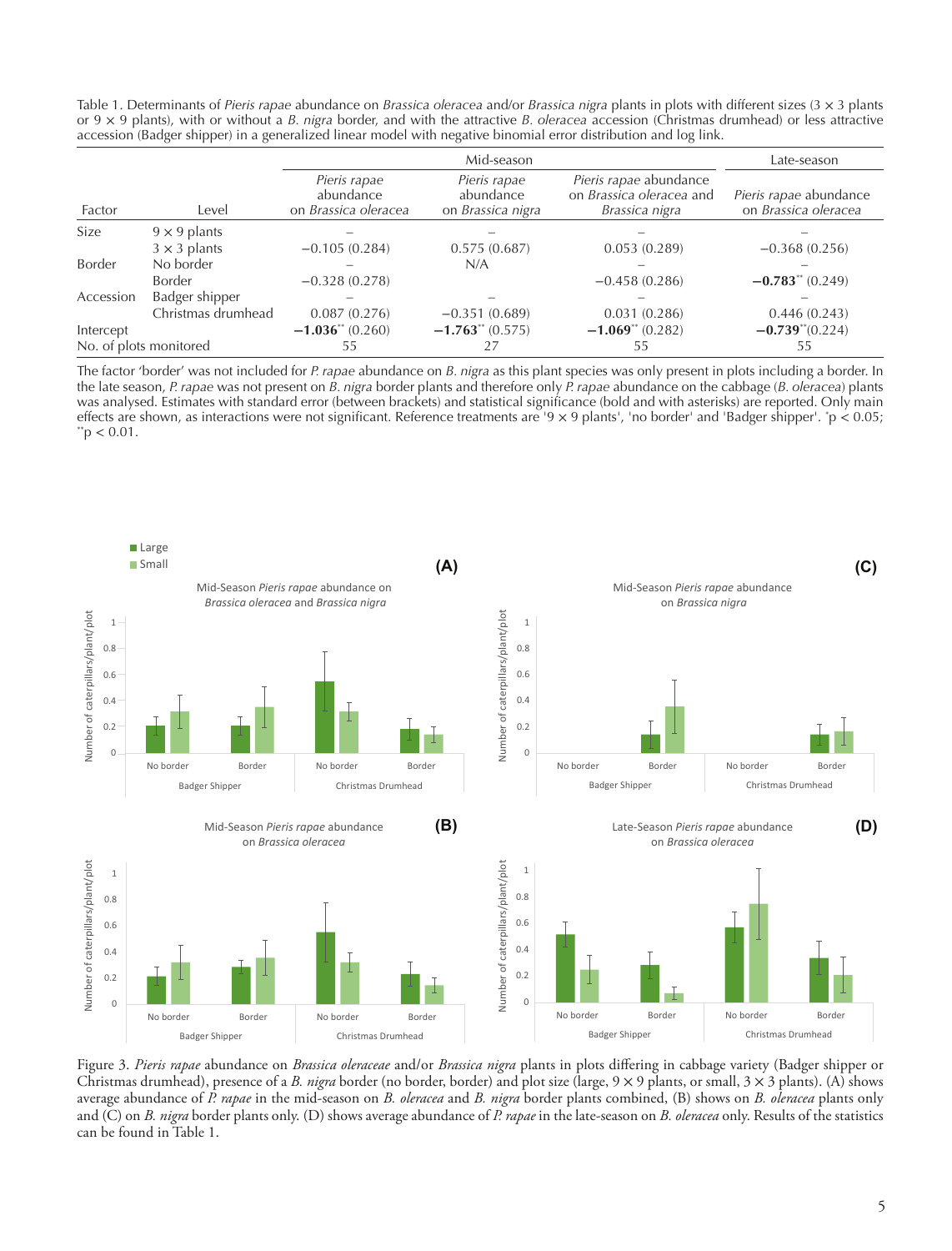#### **Parasitoids**

The overall recovery rate of the experimentally introduced caterpillars on the centre plants in plots was on average 39.6%. Parasitism rates of these caterpillars varied over the season and approached 100% parasitism from week 28 onwards (Table 2, Fig. 4A–B). There was no significant effect of plot size on the parasitism of *P. brassicae* larvae on cabbage plants ( $p > 0.05$ ; Table 2). However, there was a significant interaction between cabbage accession and border ( $p < 0.05$ ), indicating that plots consisting of the less attractive variety Badger shipper had lower parasitism rates when a surrounding border of *B. nigra* was present, while the presence of a *B. nigra* border did not affect parasitism levels in plots of the more attractive variety Christmas drumhead (Table 2, Fig. 5).

Superparasitism incidence fluctuated throughout the season (Table 2) and mirrored the temporal fluctuations of overall parasitism rates (Fig. 4). Overall, superparasitism was more frequent on the attractive accession Christmas drumhead than on accession Badger shipper ( $p < 0.001$ ; Table 2, Fig. 4C), but was not affected by plot size and presence of a border (p > 0.05; Table 2, Fig. 3D–E).

## **Discussion**

While insect herbivores and their parasitoids are commonly confronted with heterogeneous environments, few studies have investigated how the interaction of spatial scale, neighbouring plants and variation in plant volatiles influences parasitoid–host interactions. The results of this study highlight the differential responses of herbivores and their primary parasitoids to these environmental factors, and show the complex interaction between variation in plant volatile emission and plant neighbourhood for host finding by parasitoids, and the associated strength of tritrophic interactions. Our study has three key findings. First, herbivore infestation was lower in plots surrounded by a *B. nigra* border at the end of the season, but not in the middle of the season. Second, a *B. nigra* border was associated with lower parasitism rates, but only on the less attractive accession Badger shipper. Third, superparasitism was consistently the highest in plots with the attractive accession Christmas drumhead. We here discuss these findings for herbivores and parasitoids separately and integrate the responses in the context of spatial variation in strength of tritrophic interactions.

#### **Herbivores**

*Pieris rapae* abundance was not significantly different in plots with Badger shipper and Christmas drumhead at both assessments during the growing season, which aligns with results of a previous field study using the same accessions (Poelman et al. 2009b). While direct oviposition choice experiments under controlled conditions showed that *P. rapae* butterflies preferred Badger shipper plants over Christmas drumhead and that *P. rapae* larvae showed a slightly better development on Badger shipper than Christmas drumhead (Poelman et al. 2009b), we were not able to demonstrate these effects under field conditions. In the field, local abundance of *P. rapae* caterpillars may be more profoundly driven by other factors than oviposition preference for cabbage accessions.

Table 2. Determinants for parasitism as a binomial variable and superparasitism as a binary dependent variable on plants in plots with different sizes (3 × 3 plants or 9 × 9 plants), with or without a *B. nigra* border, and with the attractive *Brassica oleracea* accession (Christmas drumhead) or less attractive accession (Badger shipper) and the different weeks of the experiment in a generalized linear mixed model with binomial error distribution and log link.

| Factor                    | Level               | Parasitism (parasitized/total) | Parasitism (0) or superparasitism (1) |
|---------------------------|---------------------|--------------------------------|---------------------------------------|
| Border                    | No border           |                                |                                       |
|                           | Border              | $-1.621$ <sup>**</sup> (0.589) |                                       |
| Accession                 | <b>BS</b>           |                                |                                       |
|                           | CD                  | 0.547(0.605)                   | $0.946***$ (0.269)                    |
| Size                      | $9 \times 9$ plants |                                |                                       |
|                           | $3 \times 3$ plants | 0.680(0.436)                   |                                       |
| Border $\times$ accession |                     |                                |                                       |
|                           | CD:border           | $1.879*(0.873)$                |                                       |
| Time                      | Week 24             |                                |                                       |
|                           | Week 25             | $-4.394$ (0.795)               | $-2.547***$ (0.757)                   |
|                           | Week 26             | $-2.741***$ (0.769)            | 0.609(0.544)                          |
|                           | Week 28             | $2.320^{*}(0.911)$             | 4.757*** $(0.618)$                    |
|                           | Week 29             | $3.096***(0.867)$              | $1.711***$ (0.434)                    |
|                           | Week 30             | 0.172(0.801)                   | $-0.718(0.486)$                       |
|                           | Week 31             | 0.607(0.743)                   | $-0.786(0.466)$                       |
|                           | Week 32             | $3.295$ ** (1.178)             | $2.056***$ (0.471)                    |
| Intercept                 |                     | $2.517***$ (0.670)             | $-2.386^{\dots}$ (0.377)              |
| Observations              |                     | 332 plants                     | 1371 caterpillars                     |

No border,  $9 \times 9$  patch size, the less attractive accession Badger shipper and week 24 were the reference treatments for border, size, accession and week, respectively. Plant ID was used as a random effect in the superparasitism analysis to account for caterpillars co-occurring on the same plant at the same time. A slash symbol (/) indicates that this variable was not selected in this model. Estimates are shown, with standard error between brackets and statistical significance in bold and with asterisks \*. \*p < 0.05; \*\*p < 0.01; \*\*\*p < 0.001.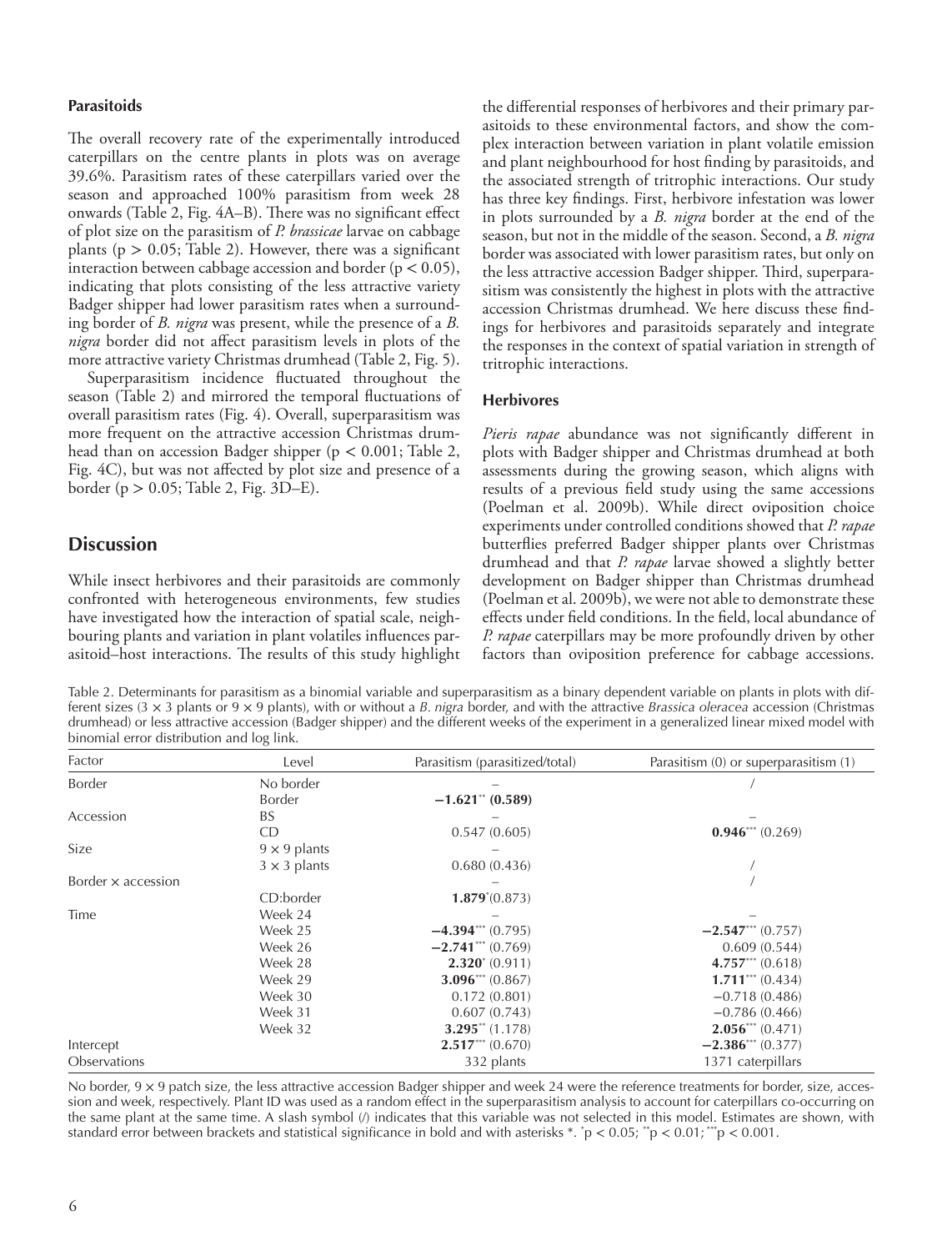

Figure 4. Parasitism rates (left) and superparasitism rates (right) of *Pieris brassicae* caterpillars that were experimentally released on the central *Brassica oleracea* plant in plots. Caterpillars with more than 35 eggs were considered to have been superparasitized, and superparasitism was calculated as the percentage of parasitized caterpillars that were superparasitized. (A) shows the interaction between accession (less parasitoid-attractive accession Badger shipper or more parasitoid-attractive accession Christmas drumhead) and border (absent or present). (B) and (E) display differences between plot sizes (9 × 9 plants versus 3 × 3 plants). (C) displays differences between Badger shipper and Christmas drumhead. (D) displays differences between border absence or presence. The photo shows eggs of *Cotesia glomerata* after dissection of the caterpillars.

For instance, Bukovinszky et al. (2005) found more oviposition by *P. rapae* in small than in large cabbage plots, regardless of the vegetation type surrounding these plots. In simulation studies, it was postulated that *P. rapae* uses visual cues to find cabbage patches and that small patches are more conspicuous in the background vegetation (Bukovinszky et al. 2005, Hambäck and Englund 2005). A visual search mode in combination with a high movement capacity might explain why *P. rapae* abundance was not higher in large plots of the study by Bukovinszky et al. (2005). However, our study does not confirm this hypothesis as we found no significant association between caterpillar abundance and plot size. This may be explained by the fact that the *P. rapae* abundance in our study was generally lower than in the studies by Bukovinszky et al., which makes it harder to demonstrate significant differences between treatments.

In the late season, there were fewer *P. rapae* caterpillars in plots with a *B. nigra* border than without border. At this moment, the *B. nigra* plants were senescent, suggesting that factors associated with development stage of the surrounding border plants may have influenced the oviposition preference of the *Pieris* butterflies. Since *P. rapae* butterflies use a visual searching mode (Bukovinszky et al. 2005), this suggests that the border obstructed the view on suitable host plants inside the plot. While visual cues such as leaf colour may reduce colonization of plants with heterospecific neighbouring plants (Finch et al. 2003), we cannot exclude the possibility that the *B. nigra* plants may have interfered with volatile cues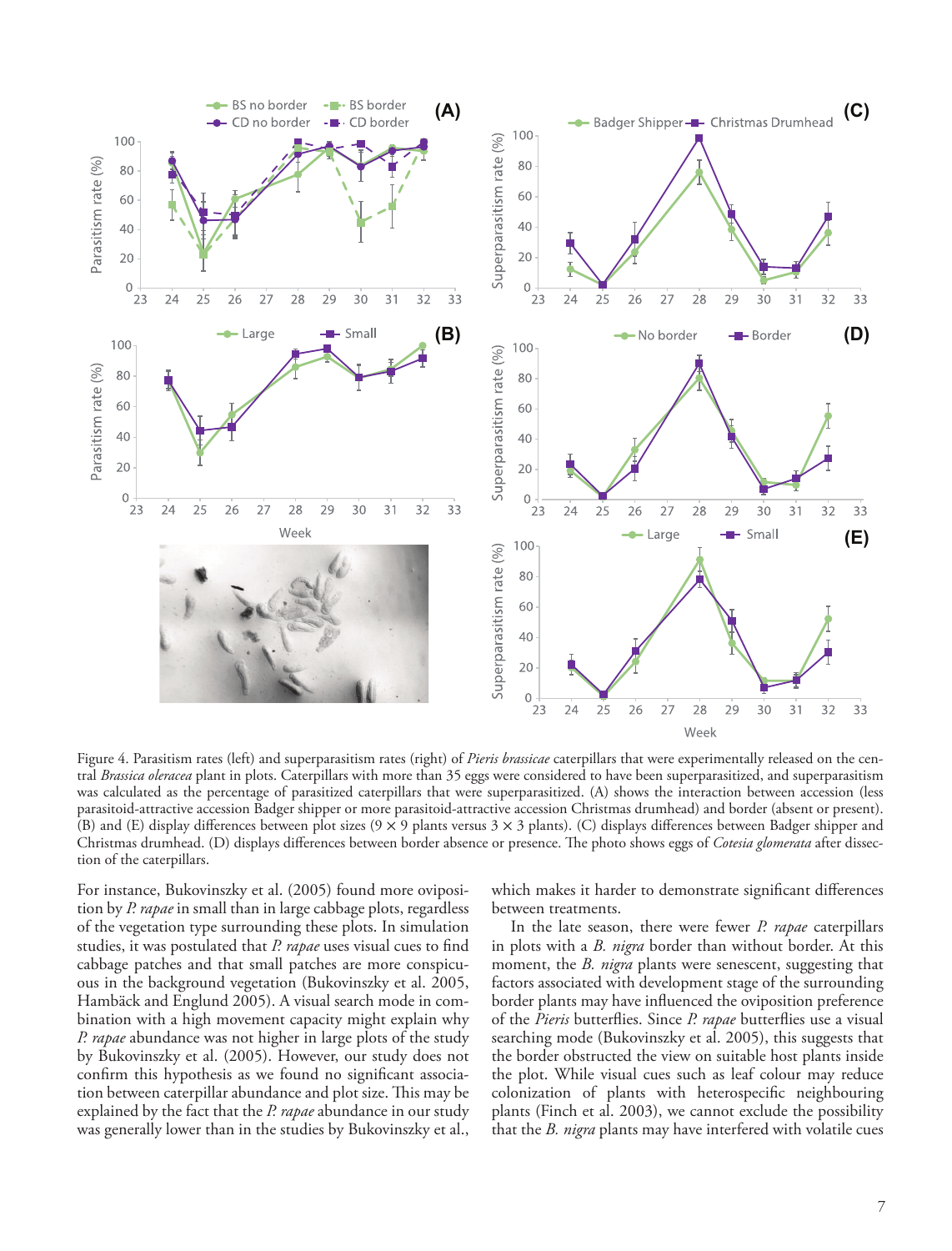

Figure 5. Average percentage of experimentally introduced L1 *Pieris brassicae* caterpillars that were parasitized on the central plant of plots differing in cabbage variety (Badger shipper or Christmas drumhead), plot size (large, 9 × 9 plants, or small, 3 × 3 plants) and presence of a border of *Brassica nigra* plants across 8 experimental weeks. Different letters indicate significant differences between combinations of border and cabbage variety (Tukey HSD). Error bars represent standard error of the mean and the number of observations is shown at the base of the bars.

from the cabbage as well. Nevertheless, the border vegetation caused associational effects by reducing caterpillar presence on *B. oleracea* and thereby reduced host availability for parasitoids in these patches (Hambäck et al. 2014).

#### **Parasitoids**

Parasitism by *Cotesia* spp. was lower on the less attractive cabbage variety Badger shipper when surrounded by a border of *B. nigra* plants compared to plots without a border. In contrast, parasitism rates on the more attractive cabbage variety Christmas drumhead were not affected by the presence of a border. While the border could provide both a physical and visual barrier for parasitoids, potentially act as a barrier for odour plumes or mask odour plumes (Kostenko et al. 2015, Aartsma et al. 2017), our data suggest that the border may hamper the perception of HIPVs from the less attractive accession, but not of the attractive accession.Thus, a more attractive variety may be more chemically apparent for parasitoids in patches with a complex vegetation structure. Previously, we found that the more attractive accession is able to attract parasitoids from a greater distance than the less attractive accession (Aartsma et al. 2019a). The relative attractiveness of *B. nigra* plants compared to Badger shipper and Christmas drumhead is not known and merits further investigation. In addition to the known differences in attractiveness of the accessions, other traits such as appearance or defence chemistry may have contributed to the observed effects on parasitism levels (Nell and Mooney 2019).

In the absence of a *B. nigra* border, parasitism rates were not significantly different in plots with attractive and less

attractive accessions. However, the absence of an accession effect may be masked by the high parasitism rates in the experiment, particularly later in the season, when parasitism rates approached 100% (Fig. 4). Interestingly, superparasitism incidence was indeed higher on the more attractive variety than on the less attractive variety, confirming higher parasitoid visitation in plots with the attractive accession (Poelman et al. 2013, Aartsma et al. 2019a). Thus, the assessment of superparasitism allowed us to demonstrate the higher visitation rates in plots with the attractive accession, despite the saturation of parasitism in plots.

Parasitism rates were not affected by plot size. Therefore, our hypothesis that larger plots might attract more parasitoids by generating a larger amount of HIPVs was not confirmed. There was also no significant interaction between plot size and the attractiveness of the plant accession. In our study, we only experimentally inoculated the central plant of the plot with caterpillars to assess parasitism. As the abundance of *Pieris* caterpillars from natural infestations was relatively low, the other plants in the plot may not have been induced to produce HIPV-blends attractive to *C. glomerata*, and therefore played a minor role in attracting *C. glomerata* to the central plants. Further studies may reveal whether the effect of plot size is more pronounced in years with higher natural infestation of *Pieris* caterpillars.

#### **Response of herbivores vs response of parasitoids**

The colonization of plots by herbivores and parasitoids were influenced by different factors. While the abundance of the herbivore *P. rapae* was negatively associated with a *B. nigra*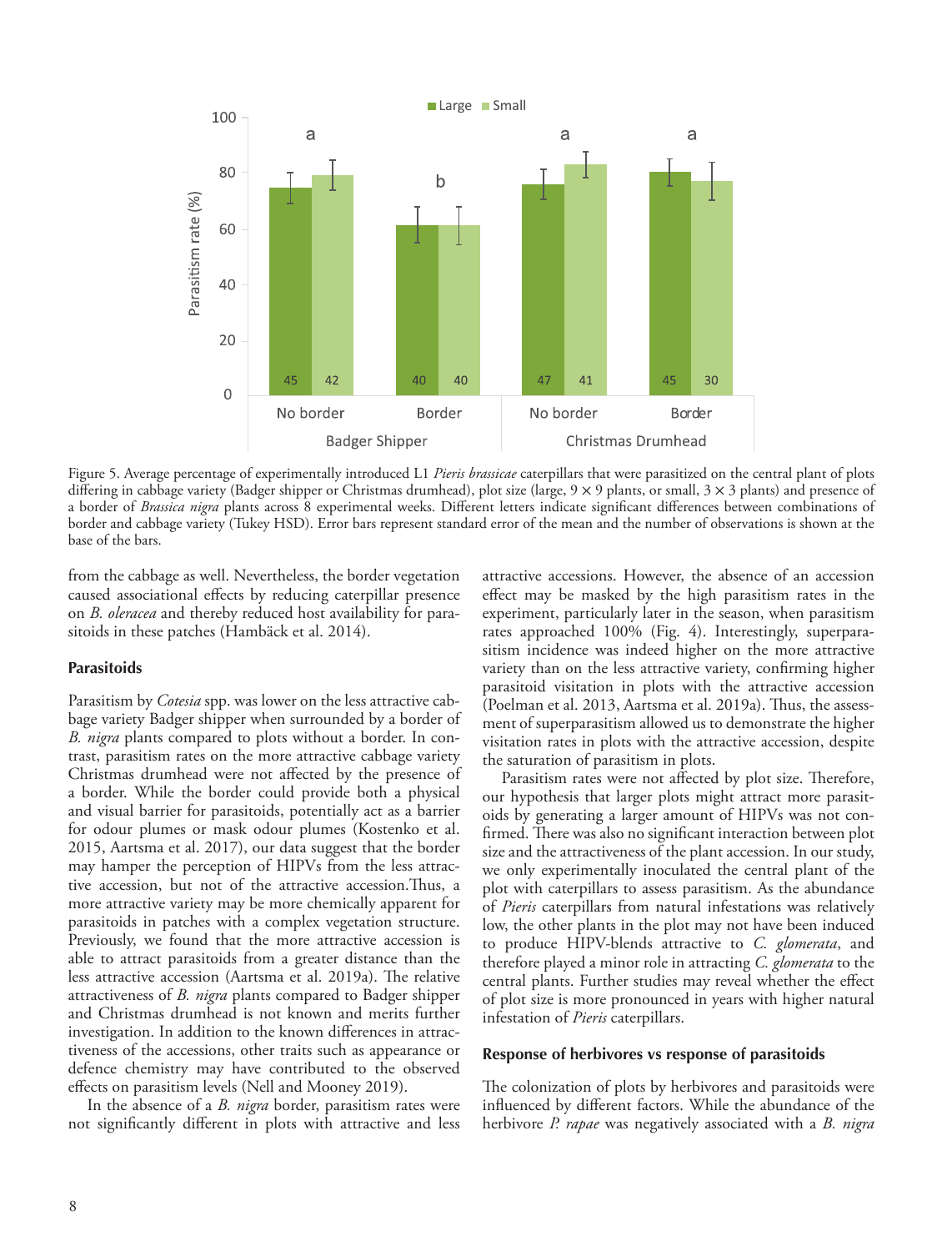border late in the season, parasitism rates by *Cotesia* were affected by an interaction between cabbage accession and *B. nigra* border. The difference in responses by members of the second and third trophic level may be mediated by the type of cues they use (HIPVs versus general plant odours and visual cues) (Aartsma et al. 2019b). The spatial distribution of odour cues can be affected by structural and chemical barriers from surrounding vegetation, resulting in a spatially heterogeneous volatile mosaic (Randlkofer et al. 2010, Aartsma et al. 2017). In addition, background odours can play a role in masking of chemical cues (Vos et al. 2006, Hilker and McNeil 2008, Schröder and Hilker 2008). While a weak emitter of cues can be 'hidden' in background odours from neighbouring plants (Vos et al. 2006), a stronger emitter of these cues (i.e. a more attractive variety) might be easier to distinguish from background odours emitted by other plants. It should be noted, however, that attractiveness or apparency of host-infested plants can be influenced by both quantitative and qualitative aspects of HIPVs (Clavijo McCormick et al. 2012, Rowen and Kaplan 2016), which are difficult to disentangle under field conditions. Chemical analysis of volatile headspace composition revealed that Christmas drumhead and Badger shipper plants primarily differ in quantity and ratios of terpene emission after *Pieris* herbivory, but which compounds or ratios were causal for the difference in attraction of *Cotesia* could not be identified (Poelman et al. 2009a)

Besides the chemical composition of plant volatile cues, the dispersal capacity of insects might also affect how different trophic levels are influenced by habitat context. Herbivores tend to have a higher dispersal capacity than their parasitoids, which may be related to differences in body size (Van Nouhuys and Hanski 2002, Tscharntke and Brandl 2004, van Nouhuys 2005). Therefore, herbivores may generally operate at larger spatial scales than their parasitoids, and may be less affected by barriers, such as the *B. nigra* border in our study. The late-season reduction in *P. rapae* abundance in bordered plots may be more a result of oviposition preference due to presence of senescing border plants than the herbivore's dispersal capacity. The contrasting responses of herbivores vs parasitoids to volatile cues and plant neighbourhood can be important for the outcome of host–parasitoid interactions. For instance, herbivores may escape parasitism by colonizing areas that are more difficult to find or reach by the less mobile parasitoids, and therefore habitat heterogeneity can stabilize host–parasitoid interactions (Gols et al. 2005, Bukovinszky et al. 2007, Karban et al. 2013). Indeed, herbivores may use less favourable plants or habitat types that are less suitable for their parasitoids to escape parasitism (Ohsaki and Sato 1994, Ohsaki and Sato 1999). In our study, we found no evidence for food plant choice by *Pieris* based on parasitism risk since *Pieris* caterpillars were less abundant in plots with a *B. nigra* border, whereas the border reduced parasitism levels in plots with Badger shipper plants. The lower abundance of *Pieris* caterpillars in plots with a border may cause a reduced local population size of the parasitoid by reduced host availability. These effects are cancelled out by

enhanced parasitoid recruitment in plots with the attractive accession Christmas drumhead. In addition to their different attractiveness to parasitoids, differences in food plant quality between the two accessions may cause indirect plant-mediated effects on parasitoid survival. Chemical defences and nutritive value of the food plant may affect vulnerability of herbivores to parasitism by affecting their development time, and hence their exposure time to parasitoids (slow growth – high mortality hypothesis)(Benrey and Denno 1997) or by affecting herbivore immune reactions to parasitoid eggs (Bukovinszky et al. 2009).

In conclusion, this study shows that plant accession variation in attractiveness to parasitoids results in variation of parasitoid recruitment in the field that is strongly dependent on the context of plant neighbourhood. In concert, these factors may also differentially affect herbivore abundance and result in local variation of the strength of tritrophic interactions. The findings of this study warrant further research on the interacting effects of variation in plant traits and plant neighbourhood on parasitoid–host interactions.

#### **Data availability statement**

Data are available from the Dryad Digital Repository: <http:// dx.doi.org/10.5061/dryad.2280gb5pg> (Aartsma et al. 2020).

*Acknowledgements* – We thank the staff of Unifarm for their help in the field work, and the rearing staff of the Laboratory of Entomology for the insects used in this experiment.

*Funding* – Our research is funded by the Netherlands Organisation for Scientific Research, NWO (grant 847.13.001) and the European Research Council (ERC) under the European Union's Horizon 2020 research and innovation programme (grant agreement no. 677139) to EHP.

*Author contributions* – YA, WvdW, MD, FJJAB and EHP conceived the ideas and designed methodology. YA and SP collected the data. YA, WvdW, MD, FJJAB and EHP analysed the data. YA, WvdW, MD, FJJAB and EHP led the writing of the manuscript. All authors contributed critically to the drafts and gave final approval for publication.

*Conflicts of interest* – The authors declare that they have no conflict of interest.

### **References**

- Aartsma, Y. et al. 2017. Herbivore-induced plant volatiles and tritrophic interactions across spatial scales. – New Phytol. 216: 1054–1063.
- Aartsma, Y. et al. 2019a. Intraspecific variation in herbivore-induced plant volatiles influences the spatial range of plant–parasitoid interactions. – Oikos 128: 77–86.
- Aartsma, Y. et al. 2019b. Understanding insect foraging in complex habitats by comparing trophic levels: insights from specialist host–parasitoid–hyperparasitoid systems. – Curr. Opin. Insect Sci. 32: 54–60.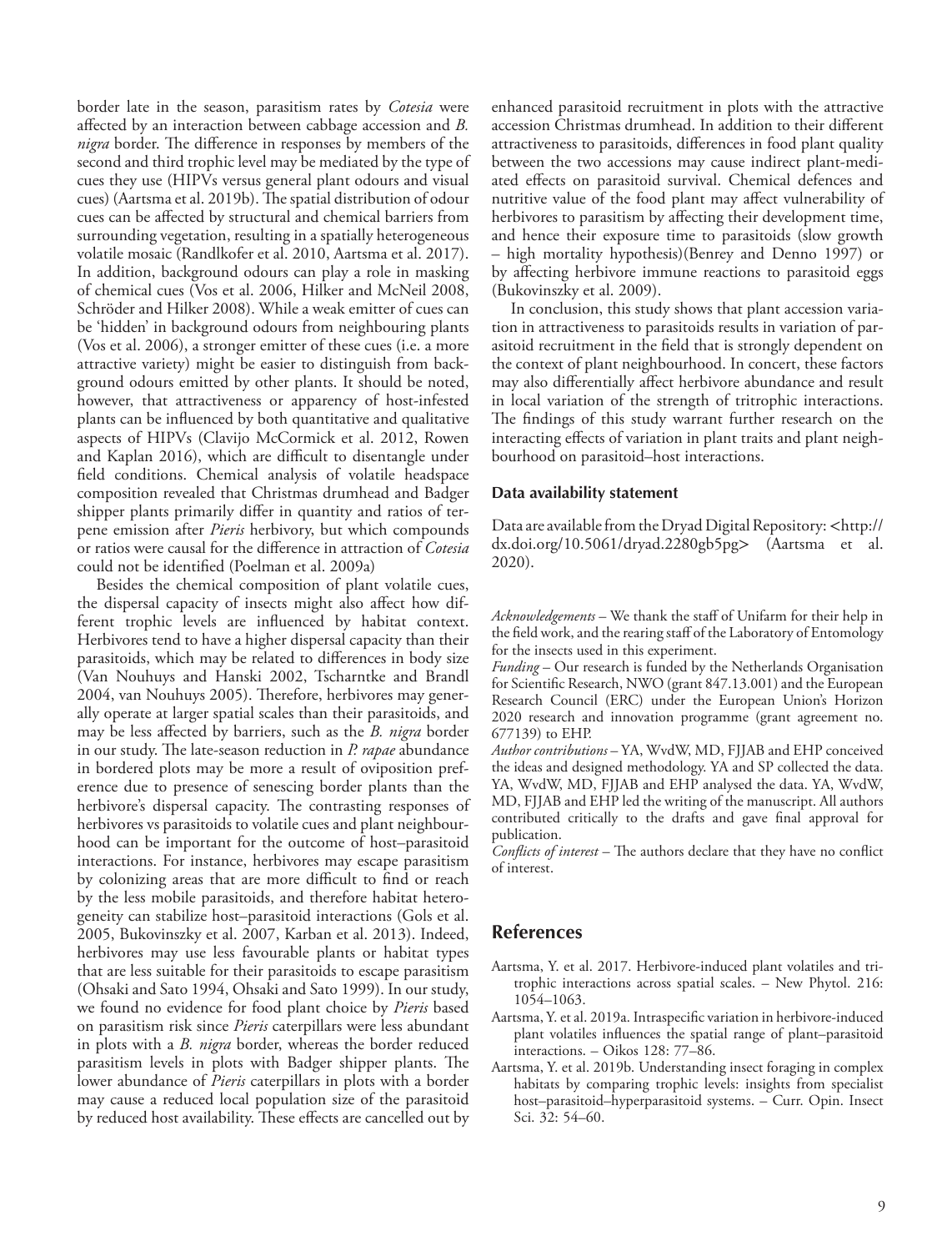- Aartsma, Y. et al. 2020. Data from: spatial scale, neighbouring plants and variation in plant volatiles interactively determine the strength of host–parasitoid relationships. – Dryad Digital Repository, <http://dx.doi.org/10.5061/dryad.2280gb5pg>.
- Abdala-Roberts, L. et al. 2019. Tri-trophic interactions: bridging species, communities and ecosystems. – Ecol. Lett. 22: 2151–2167.
- Barbosa, P. et al. 2009. Associational resistance and associational susceptibility: having right or wrong neighbors. – Annu. Rev. Ecol. Evol. Syst. 40: 1–20.
- Barton, K. 2016. Multi-model inference. R package ver. 1: 15.
- Bates, D. et al. 2015. Fitting linear mixed-effects models using lme4. – J. Stat. Softw 67: 1–48.
- Benrey, B. and Denno, R. F. 1997. The slow growth–high mortality hypothesis: a test using the cabbage butterfly. – Ecology 78: 987–999.
- Beyaert, I. and Hilker, M. 2014. Plant odour plumes as mediators of plant–insect interactions. – Biol. Rev. 89: 68–81.
- Bezemer, T. M. et al. 2010. Behaviour of male and female parasitoids in the field: influence of patch size, host density, and habitat complexity. – Ecol. Entomol. 35: 341–351.
- Bukovinszky, T. et al. 2005. The role of pre- and post- alighting detection mechanisms in the responses to patch size by specialist herbivores. – Oikos 109: 435–446.
- Bukovinszky, T. et al. 2007. Time allocation of a parasitoid foraging in heterogeneous vegetation: implications for host–parasitoid interactions. – J. Anim. Ecol. 76: 845–853.
- Bukovinszky, T. et al. 2009. Consequences of constitutive and induced variation in plant nutritional quality for immune defence of a herbivore against parasitism. – Oecologia 160: 299–308.
- Clavijo McCormick, A. et al. 2012. The specificity of herbivoreinduced plant volatiles in attracting herbivore enemies. – Trends Plant Sci. 17: 303–310.
- Cronin, J. T. and Reeve, J. D. 2005. Host–parasitoid spatial ecology: a plea for a landscape-level synthesis. – Proc. R. Soc. B 272: 2225–2235.
- Finch, S. et al. 2003. Companion planting do aromatic plants disrupt host-plant finding by the cabbage root fly and the onion fly more effectively than non-aromatic plants? – Entomol. Exp. Appl. 109: 183–195.
- Forbes, A. A. et al. 2018. Quantifying the unquantifiable: why Hymenoptera – not Coleoptera – is the most speciose animal order. – BMC Ecol. 18, 21.
- Gols, R. et al. 2005. Reduced foraging efficiency of a parasitoid under habitat complexity: implications for population stability and species coexistence. – J. Anim. Ecol. 74: 1059–1068.
- Hagen, M. et al. 2012. Biodiversity, species interactions and ecological networks in a fragmented world. – Adv. Ecol. Res. 46: 89–210
- Hambäck, P. A. and Englund, G. 2005. Patch area, population density and the scaling of migration rates: the resource concentration hypothesis revisited. – Ecol. Lett. 8: 1057–1065.
- Hambäck, P. A. et al. 2014. Effects of plant neighborhoods on plant–herbivore interactions: resource dilution and associational effects. – Ecology 95: 1370–1383.
- Hilker, M. and McNeil, J. 2008. Chemical and behavioral ecology in insect parasitoids: how to behave optimally in a complex odorous environment. – In: Behavioral ecology of insect parasitoids. Blackwell Publishing, pp 92–112.
- Hothorn, T. et al. P. 2008. Simultaneous inference in general parametric models. – Biometrical J. 50: 346–363.
- Karban, R. et al. 2013. Non-trophic effects of litter reduce ant predation and determine caterpillar survival and distribution. – Oikos 122: 1362–1370.
- Kim, T. N. and Underwood, N. 2015. Plant neighborhood effects on herbivory: damage is both density and frequency dependent. – Ecology 96: 1431–1437.
- Kos, M. et al. 2011. Relative importance of plant-mediated bottom–up and top–down forces on herbivore abundance on *Brassica oleracea*. – Funct. Ecol. 25: 1113–1124.
- Kostenko, O. et al. 2015. Effects of plant diversity and structural complexity on parasitoid behaviour in a field experiment. – Ecol. Entomol. 40: 748–758.
- Kruidhof, H. M. et al. 2015. Habitat complexity reduces parasitoid foraging efficiency, but does not prevent orientation towards learned host plant odours. – Oecologia 179: 353–361.
- MacArthur, R. H. and Pianka, E. R. 1966. On optimal use of a patchy environment. – Am. Nat. 100: 603–609.
- Moreira, X. et al. 2016. Plant diversity effects on insect herbivores and their natural enemies: current thinking, recent findings, and future directions. – Curr. Opin. Insect. Sci. 14: 1–7.
- Nell, C. S. and Mooney, K. A. 2019. Plant structural complexity mediates tradeoff in direct and indirect plant defense by birds. – Ecology 100: e02853
- Ohsaki, N. and Sato, Y. 1994. Food plant choice of *Pieris* butterflies as a tradeoff between parasitoid avoidance and quality of plants. – Ecology 75: 59–68.
- Ohsaki, N. and Sato, Y. 1999. The role of parasitoids in evolution of habitat and larval food plant preference by three *Pieris* butterflies. – Res. Popul. Ecol. 41: 107–119.
- Poelman, E. H. et al. 2009a. Field parasitism rates of caterpillars on *Brassica oleracea* plants are reliably predicted by differential attraction of *Cotesia* parasitoids. – Funct. Ecol. 23: 951–962.
- Poelman, E. H. et al. 2009b. Chemical diversity in *Brassica oleracea* affects biodiversity of insect herbivores. – Ecology 90: 1863–1877.
- Poelman, E. H. et al. 2013. Variation in herbivore-induced plant volatiles corresponds with spatial heterogeneity in the level of parasitoid competition and parasitoid exposure to hyperparasitism. – Funct. Ecol. 27: 1107–1116.
- Randlkofer, B. et al. 2010. Vegetation complexity The influence of plant species diversity and plant structures on plant chemical complexity and arthropods. – Basic Appl. Ecol. 11: 383–395.
- Rezende, M. Q. et al. 2014. Extrafloral nectaries of associated trees can enhance natural pest control. – Agric. Ecosyst. Environ. 188: 198–203.
- Rowen, E. and Kaplan, I. 2016. Eco-evolutionary factors drive induced plant volatiles: a meta-analysis. – New Phytol. 210: 284–294.
- Schröder, R. and Hilker, M. 2008. The relevance of background odor in resource location by insects: a behavioral approach. – BioScience 58: 308–316
- Smilanich, A. M. et al. 2009. Immunological cost of chemical defence and the evolution of herbivore diet breadth. – Ecol. Lett. 12: 612–621.
- Soler, R. et al. 2007. Foraging efficiency of a parasitoid of a leaf herbivore is influenced by root herbivory on neighbouring plants. – Funct. Ecol. 21: 969–974.
- Steck, M. K. and Snell-Rood, E. C. 2018. Specialization and accuracy of host-searching butterflies in complex and simple environments. – Behav. Ecol. 29: 486–495.
- Tscharntke, T. and Brandl, R. 2004. Plant–insect interactions in fragmented landscapes. – Annu. Rev. Entomol. 49: 405–430.
- Tscharntke, T. et al. 2005. The landscape context of trophic interactions: insect spillover across the crop–noncrop interface. – Ann. Zool. Fenn. 42: 421–432.